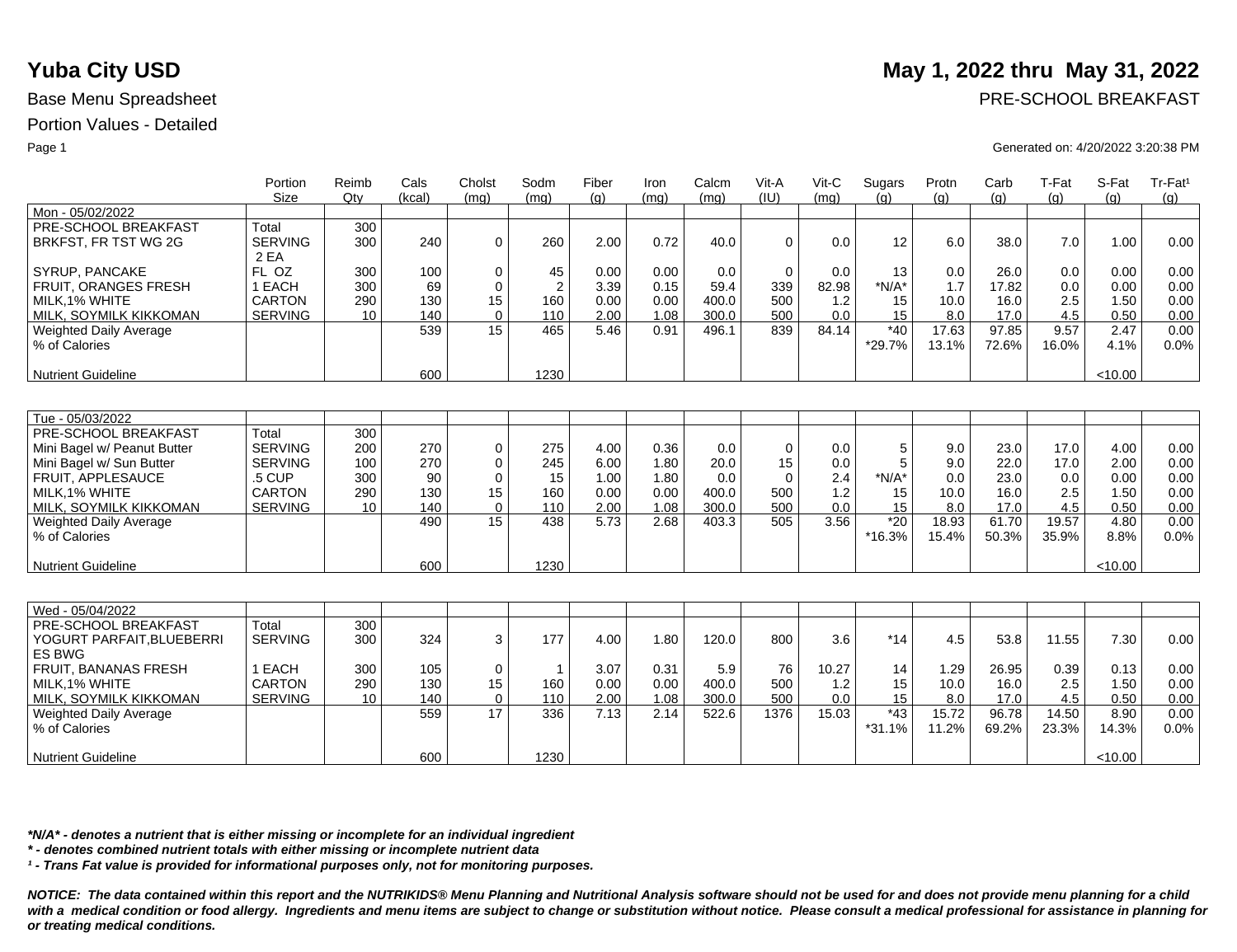|                               | Portion<br>Size | Reimb<br>Otv | Cals<br>(kcal) | Cholst<br>(mq) | Sodm<br>(mq)   | Fiber<br>(q) | Iron<br>(mq) | Calcm<br>(mq) | Vit-A<br>(IU) | Vit-C<br>(mq) | Sugars<br>(q) | Protn<br>(q) | Carb<br>(q) | T-Fat<br>(q) | S-Fat<br>(q) | Tr-Fat <sup>1</sup><br>(g) |
|-------------------------------|-----------------|--------------|----------------|----------------|----------------|--------------|--------------|---------------|---------------|---------------|---------------|--------------|-------------|--------------|--------------|----------------------------|
| Thu - 05/05/2022              |                 |              |                |                |                |              |              |               |               |               |               |              |             |              |              |                            |
| PRE-SCHOOL BREAKFAST          | Total           | 300          |                |                |                |              |              |               |               |               |               |              |             |              |              |                            |
| EGG, BACON, CHEESE BURRITO    | <b>SERVING</b>  | 300          | 300            | 195            | 540            | 6.00         | 3.42         | 60.0          | 400           | 1.2           | $\mathbf 0$   | 13.0         | 30.0        | 14.0         | 5.00         | 0.00                       |
| FRUIT, MIXED                  | #8 SCOOP        | 300          | 60             | $\Omega$       | 10             | 0.00         | 0.00         | 0.0           | 12            | 0.8           | $*N/A*$       | 0.0          | 17.0        | 0.0          | 0.00         | 0.00                       |
| MILK.1% WHITE                 | <b>CARTON</b>   | 290          | 130            | 15             | 160            | 0.00         | 0.00         | 400.0         | 500           | 1.2           | 15            | 10.0         | 16.0        | 2.5          | 1.50         | 0.00                       |
| MILK, SOYMILK KIKKOMAN        | <b>SERVING</b>  | 10           | 140            | $\Omega$       | 110            | 2.00         | 1.08         | 300.0         | 500           | 0.0           | 15            | 8.0          | 17.0        | 4.5          | 0.50         | 0.00                       |
| <b>Weighted Daily Average</b> |                 |              | 490            | 210            | 708            | 6.07         | 3.46         | 456.7         | 912           | 3.16          | $*15$         | 22.93        | 63.03       | 16.57        | 6.47         | 0.00                       |
| % of Calories                 |                 |              |                |                |                |              |              |               |               |               | *12.2%        | 18.7%        | 51.4%       | 30.4%        | 11.9%        | 0.0%                       |
|                               |                 |              |                |                |                |              |              |               |               |               |               |              |             |              |              |                            |
| Nutrient Guideline            |                 |              | 600            |                | 1230           |              |              |               |               |               |               |              |             |              | < 10.00      |                            |
|                               |                 |              |                |                |                |              |              |               |               |               |               |              |             |              |              |                            |
| Fri - 05/06/2022              |                 |              |                |                |                |              |              |               |               |               |               |              |             |              |              |                            |
| PRE-SCHOOL BREAKFAST          | Total           | 300          |                |                |                |              |              |               |               |               |               |              |             |              |              |                            |
| CEREAL, CINNTOASTERS 2GB      | <b>BOWL</b>     | 100          | 240            | $\mathbf 0$    | 270            | 3.00         | 9.00         | 200.0         | $\mathbf 0$   | 0.0           | 19            | 3.0          | 44.0        | 7.0          | 0.50         | 0.00                       |
| CEREAL, HONEYNUTSCOOTE        | <b>BOWL</b>     | 100          | 220            | $\Omega$       | 390            | 4.00         | 0.00         | 0.0           | 85            | 0.0           | 17            | 5.0          | 45.0        | 2.5          | 0.00         | 0.00                       |
| RS <sub>2GB</sub>             |                 |              |                |                |                |              |              |               |               |               |               |              |             |              |              |                            |
| CEREAL, FROSTEDSHREDWH        | <b>BOWL</b>     | 100          | 190            | $\Omega$       | 5              | 6.00         | 16.20        | 0.0           | $\Omega$      | 0.0           | 11            | 5.0          | 46.0        | 1.0          | 0.00         | 0.00                       |
| EAT2GB                        |                 |              |                |                |                |              |              |               |               |               |               |              |             |              |              |                            |
| FRUIT, APPLESAUCE             | .5 CUP          | 300          | 90             | $\mathbf 0$    | 15             | 1.00         | 1.80         | 0.0           | $\Omega$      | 2.4           | $*N/A*$       | 0.0          | 23.0        | 0.0          | 0.00         | 0.00                       |
| MILK.1% WHITE                 | <b>CARTON</b>   | 290          | 130            | 15             | 160            | 0.00         | 0.00         | 400.0         | 500           | 1.2           | 15            | 10.0         | 16.0        | 2.5          | 1.50         | 0.00                       |
| MILK, SOYMILK KIKKOMAN        | <b>SERVING</b>  | 10           | 140            | $\mathbf 0$    | 110            | 2.00         | 1.08         | 300.0         | 500           | 0.0           | 15            | 8.0          | 17.0        | 4.5          | 0.50         | 0.00                       |
| Weighted Daily Average        |                 |              | 437            | 15             | 395            | 5.40         | 10.24        | 463.3         | 528           | 3.56          | $*31$         | 14.27        | 84.03       | 6.07         | 1.63         | 0.00                       |
| % of Calories                 |                 |              |                |                |                |              |              |               |               |               | $*28.1%$      | 13.1%        | 76.9%       | 12.5%        | 3.4%         | 0.0%                       |
|                               |                 |              |                |                |                |              |              |               |               |               |               |              |             |              |              |                            |
| Nutrient Guideline            |                 |              | 600            |                | 1230           |              |              |               |               |               |               |              |             |              | < 10.00      |                            |
|                               |                 |              |                |                |                |              |              |               |               |               |               |              |             |              |              |                            |
| Mon - 05/09/2022              |                 |              |                |                |                |              |              |               |               |               |               |              |             |              |              |                            |
| PRE-SCHOOL BREAKFAST          | Total           | 300          |                |                |                |              |              |               |               |               |               |              |             |              |              |                            |
| <b>PANCAKES WW</b>            | <b>SERVING</b>  | 300          | 156            | 26             |                |              | 0.81         | 40.6          | 67            | 0.0           | $*N/A*$       |              |             | 4.06         |              | 0.00                       |
|                               | 2 EA.           |              |                |                | 325            | 2.03         |              |               |               |               |               | 4.73         | 25.73       |              | 0.67         |                            |
| SYRUP, PANCAKE                | FL OZ           | 300          | 100            | $\mathbf 0$    | 45             | 0.00         | 0.00         | 0.0           | $\mathbf 0$   | 0.0           | 13            | 0.0          | 26.0        | 0.0          | 0.00         | 0.00                       |
| FRUIT, ORANGES FRESH          | 1 EACH          | 300          | 69             | $\mathbf 0$    | $\overline{2}$ | 3.39         | 0.15         | 59.4          | 339           | 82.98         | $*N/A*$       | 1.7          | 17.82       | 0.0          | 0.00         | 0.00                       |
| MILK.1% WHITE                 | <b>CARTON</b>   | 290          | 130            | 15             | 160            | 0.00         | 0.00         | 400.0         | 500           | 1.2           | 15            | 10.0         | 16.0        | 2.5          | 1.50         | 0.00                       |
| MILK, SOYMILK KIKKOMAN        | <b>SERVING</b>  | 10           | 140            | $\mathbf 0$    | 110            | 2.00         | 1.08         | 300.0         | 500           | 0.0           | 15            | 8.0          | 17.0        | 4.5          | 0.50         | 0.00                       |
| Weighted Daily Average        |                 |              | 455            | 41             | 530            | 5.49         | 1.00         | 496.7         | 906           | 84.14         | $*28$         | 16.36        | 85.58       | 6.63         | 2.14         | 0.00                       |
| % of Calories                 |                 |              |                |                |                |              |              |               |               |               | $*24.6%$      | 14.4%        | 75.2%       | 13.1%        | 4.2%         | 0.0%                       |
|                               |                 |              |                |                |                |              |              |               |               |               |               |              |             |              |              |                            |
| Nutrient Guideline            |                 |              | 600            |                | 1230           |              |              |               |               |               |               |              |             |              | < 10.00      |                            |
|                               |                 |              |                |                |                |              |              |               |               |               |               |              |             |              |              |                            |

*\*N/A\* - denotes a nutrient that is either missing or incomplete for an individual ingredient*

*\* - denotes combined nutrient totals with either missing or incomplete nutrient data*

*¹ - Trans Fat value is provided for informational purposes only, not for monitoring purposes.*

*NOTICE: The data contained within this report and the NUTRIKIDS® Menu Planning and Nutritional Analysis software should not be used for and does not provide menu planning for a child*  with a medical condition or food allergy. Ingredients and menu items are subject to change or substitution without notice. Please consult a medical professional for assistance in planning for *or treating medical conditions.*

## **Yuba City USD** May 1, 2022 thru May 31, 2022

Base Menu Spreadsheet **PRE-SCHOOL BREAKFAST** 

### Page 2 Generated on: 4/20/2022 3:20:38 PM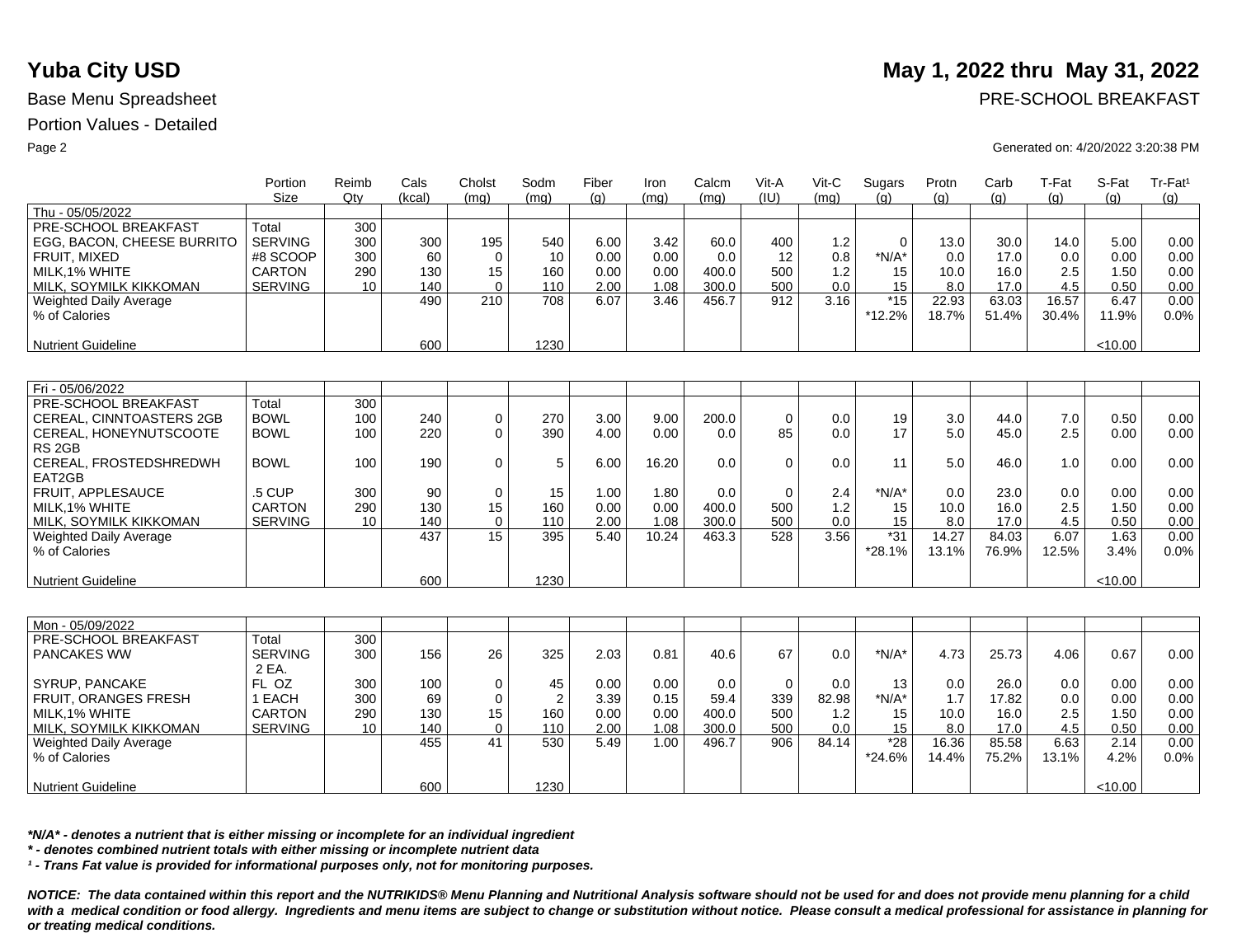|                                                          | Portion<br>Size | Reimb<br>Qtv | Cals<br>(kcal) | Cholst<br>(mq)   | Sodm<br>(mq)        | Fiber<br>(q) | Iron<br>(mq) | Calcm<br>(mq) | Vit-A<br>(IU) | $V$ it-C<br>(mq) | Sugars<br>(q) | Protn<br>(q) | Carb<br>(q) | T-Fat<br>(q) | S-Fat<br>(q) | Tr-Fat <sup>1</sup><br>(q) |
|----------------------------------------------------------|-----------------|--------------|----------------|------------------|---------------------|--------------|--------------|---------------|---------------|------------------|---------------|--------------|-------------|--------------|--------------|----------------------------|
| Tue - 05/10/2022                                         |                 |              |                |                  |                     |              |              |               |               |                  |               |              |             |              |              |                            |
| PRE-SCHOOL BREAKFAST                                     | Total           | 300          |                |                  |                     |              |              |               |               |                  |               |              |             |              |              |                            |
| PIZZA, BKFS BEEF 2.790Z WIL                              | <b>SLICE</b>    | 300          | 180            | 10               | 270                 | 2.00         | 1.08         | 150.0         | 300           | 3.6              | 3             | 9.0          | 17.0        | 6.0          | 2.00         | 0.00                       |
| D M                                                      |                 |              |                |                  |                     |              |              |               |               |                  |               |              |             |              |              |                            |
| <b>FRUIT, APPLESAUCE</b>                                 | .5 CUP          | 300          | 90             | $\mathbf 0$      | 15                  | 1.00         | 1.80         | 0.0           | $\mathbf 0$   | 2.4              | $*N/A*$       | 0.0          | 23.0        | 0.0          | 0.00         | 0.00                       |
| MILK.1% WHITE                                            | <b>CARTON</b>   | 290          | 130            | 15               | 160                 | 0.00         | 0.00         | 400.0         | 500           | 1.2              | 15            | 10.0         | 16.0        | 2.5          | 1.50         | 0.00                       |
| MILK, SOYMILK KIKKOMAN                                   | <b>SERVING</b>  | 10           | 140            | $\Omega$         | 110                 | 2.00         | 1.08         | 300.0         | 500           | 0.0              | 15            | 8.0          | 17.0        | 4.5          | 0.50         | 0.00                       |
| <b>Weighted Daily Average</b>                            |                 |              | 400            | 25               | 443                 | 3.07         | 2.92         | 546.7         | 800           | 7.16             | $*18$         | 18.93        | 56.03       | 8.57         | 3.47         | 0.00                       |
| % of Calories                                            |                 |              |                |                  |                     |              |              |               |               |                  | *18.0%        | 18.9%        | 56.0%       | 19.3%        | 7.8%         | 0.0%                       |
|                                                          |                 |              |                |                  |                     |              |              |               |               |                  |               |              |             |              |              |                            |
| <b>Nutrient Guideline</b>                                |                 |              | 600            |                  | 1230                |              |              |               |               |                  |               |              |             |              | < 10.00      |                            |
|                                                          |                 |              |                |                  |                     |              |              |               |               |                  |               |              |             |              |              |                            |
|                                                          |                 |              |                |                  |                     |              |              |               |               |                  |               |              |             |              |              |                            |
| Wed - 05/11/2022<br>PRE-SCHOOL BREAKFAST                 | Total           |              |                |                  |                     |              |              |               |               |                  |               |              |             |              |              |                            |
|                                                          | 8 OZ            | 300          | 265            |                  |                     |              | 2.11         |               |               | 41.92            |               |              | 53.64       |              |              |                            |
| SMOOTHIE, BERRY PATCH 8OZ<br><b>FRUIT, BANANAS FRESH</b> | 1 EACH          | 300<br>300   | 105            | 3<br>$\mathbf 0$ | 167                 | 2.50<br>3.07 | 0.31         | 122.9<br>5.9  | 858<br>76     | 10.27            | $*21$<br>14   | 4.5<br>1.29  | 26.95       | 4.25<br>0.39 | 1.00<br>0.13 | 0.00<br>0.00               |
| MILK.1% WHITE                                            | <b>CARTON</b>   | 290          | 130            | 15               | $\mathbf{1}$<br>160 | 0.00         | 0.00         | 400.0         | 500           | 1.2              | 15            | 10.0         | 16.0        | 2.5          | 1.50         | 0.00                       |
| MILK, SOYMILK KIKKOMAN                                   | <b>SERVING</b>  | 10           | 140            | $\mathbf 0$      | 110                 | 2.00         | 1.08         | 300.0         | 500           | 0.0              | 15            | 8.0          | 17.0        | 4.5          | 0.50         | 0.00                       |
| <b>Weighted Daily Average</b>                            |                 |              | 500            | 17               | 327                 | 5.63         | 2.45         | 525.5         | 1434          | 53.34            | $*50$         | 15.72        | 96.62       | 7.20         | 2.60         | 0.00                       |
| % of Calories                                            |                 |              |                |                  |                     |              |              |               |               |                  | *40.0%        | 12.6%        | 77.3%       | 13.0%        | 4.7%         | 0.0%                       |
|                                                          |                 |              |                |                  |                     |              |              |               |               |                  |               |              |             |              |              |                            |
| <b>Nutrient Guideline</b>                                |                 |              | 600            |                  | 1230                |              |              |               |               |                  |               |              |             |              | < 10.00      |                            |
|                                                          |                 |              |                |                  |                     |              |              |               |               |                  |               |              |             |              |              |                            |
|                                                          |                 |              |                |                  |                     |              |              |               |               |                  |               |              |             |              |              |                            |
| Thu - 05/12/2022                                         |                 |              |                |                  |                     |              |              |               |               |                  |               |              |             |              |              |                            |
| PRE-SCHOOL BREAKFAST                                     | Total           | 300          |                |                  |                     |              |              |               |               |                  |               |              |             |              |              |                            |
| BRKFST, BAR BUTTERMILK 1.                                | <b>BAR</b>      | 300          | 124            | $\overline{7}$   | 157                 | 0.65         | 0.76         | 12.1          | 6             | 0.04             | $*N/A*$       | 1.45         | 26.25       | 1.43         | 0.46         | $*N/A*$                    |
| 25 OZ                                                    |                 |              |                |                  |                     |              |              |               |               |                  |               |              |             |              |              |                            |
| FRUIT, MIXED                                             | #8 SCOOP        | 300          | 60             | $\mathbf 0$      | 10                  | 0.00         | 0.00         | 0.0           | 12            | 0.8              | $*N/A*$       | 0.0          | 17.0        | 0.0          | 0.00         | 0.00                       |
| MILK.1% WHITE                                            | <b>CARTON</b>   | 290          | 130            | 15               | 160                 | 0.00         | 0.00         | 400.0         | 500           | 1.2              | 15            | 10.0         | 16.0        | 2.5          | 1.50         | 0.00                       |
| MILK, SOYMILK KIKKOMAN                                   | <b>SERVING</b>  | 10           | 140            | $\Omega$         | 110                 | 2.00         | 1.08         | 300.0         | 500           | 0.0              | 15            | 8.0          | 17.0        | 4.5          | 0.50         | 0.00                       |
| <b>Weighted Daily Average</b>                            |                 |              | 314            | 21               | 325                 | 0.71         | 0.79         | 408.8         | 518           | 2.00             | $*15$         | 11.38        | 59.29       | 4.00         | 1.93         | $*0.00$                    |
| % of Calories                                            |                 |              |                |                  |                     |              |              |               |               |                  | $*19.1%$      | 14.5%        | 75.5%       | 11.5%        | 5.5%         | $*0.0\%$                   |
| <b>Nutrient Guideline</b>                                |                 |              | 600            |                  | 1230                |              |              |               |               |                  |               |              |             |              | < 10.00      |                            |
|                                                          |                 |              |                |                  |                     |              |              |               |               |                  |               |              |             |              |              |                            |

*\*N/A\* - denotes a nutrient that is either missing or incomplete for an individual ingredient*

*\* - denotes combined nutrient totals with either missing or incomplete nutrient data*

*¹ - Trans Fat value is provided for informational purposes only, not for monitoring purposes.*

*NOTICE: The data contained within this report and the NUTRIKIDS® Menu Planning and Nutritional Analysis software should not be used for and does not provide menu planning for a child*  with a medical condition or food allergy. Ingredients and menu items are subject to change or substitution without notice. Please consult a medical professional for assistance in planning for *or treating medical conditions.*

## **Yuba City USD** May 1, 2022 thru May 31, 2022

Base Menu Spreadsheet **PRE-SCHOOL BREAKFAST** 

Page 3 Generated on: 4/20/2022 3:20:38 PM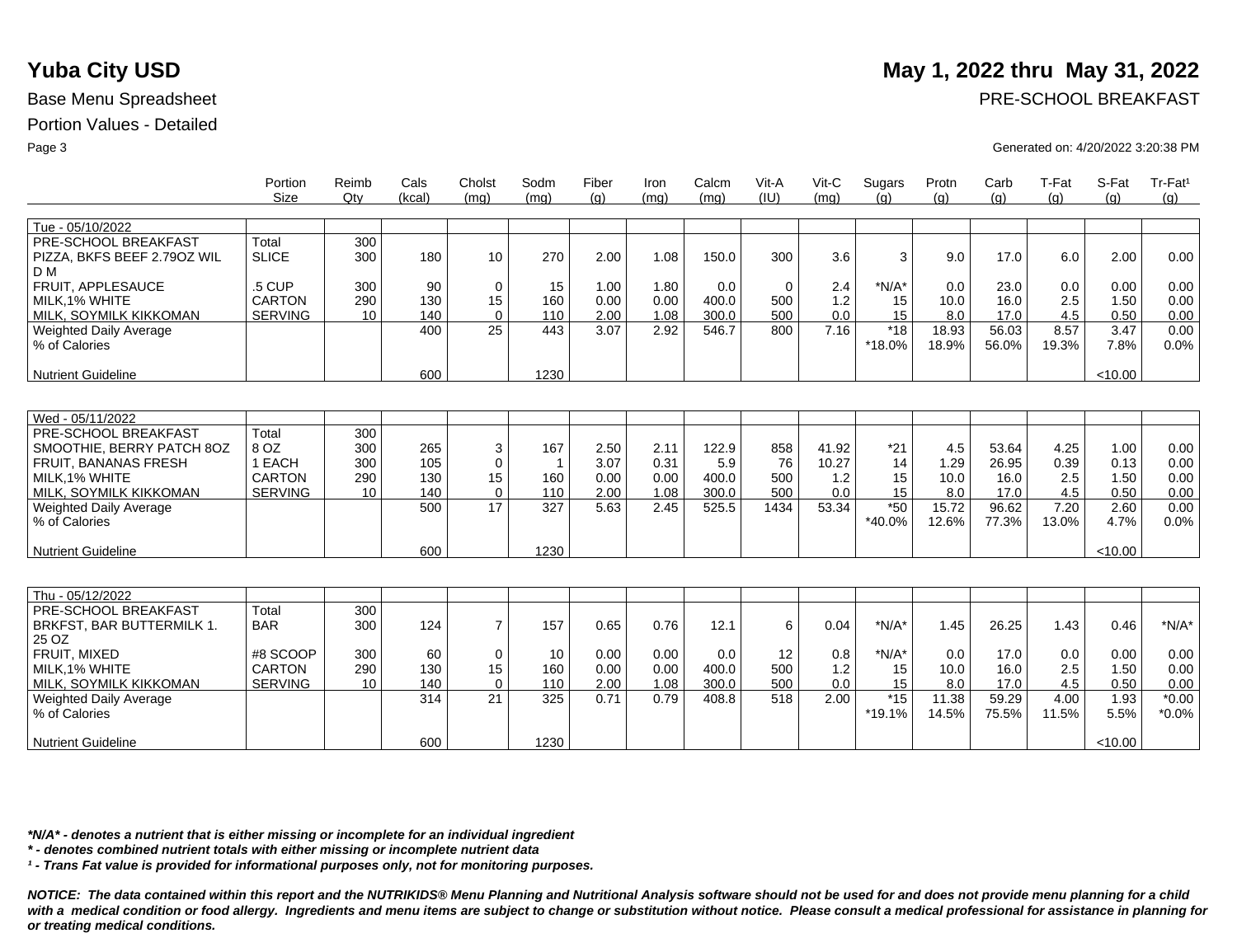|                                  | Portion<br><b>Size</b> | Reimb<br>$Q$ ty | Cals<br>(kcal) | Cholst<br>(mq) | Sodm<br>(mq)   | Fiber<br>(g) | Iron<br>(mq) | Calcm<br>(mq) | Vit-A<br>(IU) | Vit-C<br>(mq) | Sugars<br>(q) | Protn<br>(g) | Carb<br>(g) | T-Fat<br>(q) | S-Fat<br>(g) | Tr-Fat <sup>1</sup><br>(g) |
|----------------------------------|------------------------|-----------------|----------------|----------------|----------------|--------------|--------------|---------------|---------------|---------------|---------------|--------------|-------------|--------------|--------------|----------------------------|
| Fri - 05/13/2022                 |                        |                 |                |                |                |              |              |               |               |               |               |              |             |              |              |                            |
| PRE-SCHOOL BREAKFAST             | Total                  | 300             |                |                |                |              |              |               |               |               |               |              |             |              |              |                            |
| CEREAL, CINNTOASTERS 2GB         | <b>BOWL</b>            | 100             | 240            | 0              | 270            | 3.00         | 9.00         | 200.0         | $\mathbf 0$   | 0.0           | 19            | 3.0          | 44.0        | 7.0          | 0.50         | 0.00                       |
| CEREAL, HONEYNUTSCOOTE           | <b>BOWL</b>            | 100             | 220            | 0              | 390            | 4.00         | 0.00         | 0.0           | 85            | 0.0           | 17            | 5.0          | 45.0        | 2.5          | 0.00         | 0.00                       |
| RS <sub>2GB</sub>                |                        |                 |                |                |                |              |              |               |               |               |               |              |             |              |              |                            |
| CEREAL, FROSTEDSHREDWH<br>EAT2GB | <b>BOWL</b>            | 100             | 190            | 0              | 5              | 6.00         | 16.20        | 0.0           | $\mathbf 0$   | 0.0           | 11            | 5.0          | 46.0        | 1.0          | 0.00         | 0.00                       |
| FRUIT. APPLESAUCE                | .5 CUP                 | 300             | 90             | $\mathbf 0$    | 15             | 1.00         | 1.80         | 0.0           | $\mathbf 0$   | 2.4           | $*N/A*$       | 0.0          | 23.0        | 0.0          | 0.00         | 0.00                       |
| MILK.1% WHITE                    | <b>CARTON</b>          | 290             | 130            | 15             | 160            | 0.00         | 0.00         | 400.0         | 500           | 1.2           | 15            | 10.0         | 16.0        | 2.5          | 1.50         | 0.00                       |
| MILK, SOYMILK KIKKOMAN           | <b>SERVING</b>         | 10              | 140            | $\Omega$       | 110            | 2.00         | 1.08         | 300.0         | 500           | 0.0           | 15            | 8.0          | 17.0        | 4.5          | 0.50         | 0.00                       |
| <b>Weighted Daily Average</b>    |                        |                 | 437            | 15             | 395            | 5.40         | 10.24        | 463.3         | 528           | 3.56          | $*31$         | 14.27        | 84.03       | 6.07         | 1.63         | 0.00                       |
| % of Calories                    |                        |                 |                |                |                |              |              |               |               |               | *28.1%        | 13.1%        | 76.9%       | 12.5%        | 3.4%         | 0.0%                       |
| <b>Nutrient Guideline</b>        |                        |                 | 600            |                | 1230           |              |              |               |               |               |               |              |             |              | < 10.00      |                            |
|                                  |                        |                 |                |                |                |              |              |               |               |               |               |              |             |              |              |                            |
| Mon - 05/16/2022                 |                        |                 |                |                |                |              |              |               |               |               |               |              |             |              |              |                            |
| PRE-SCHOOL BREAKFAST             | Total                  | 300             |                |                |                |              |              |               |               |               |               |              |             |              |              |                            |
| BRKFST, FR TST WG 2G             | <b>SERVING</b><br>2 EA | 300             | 240            | $\mathbf 0$    | 260            | 2.00         | 0.72         | 40.0          | $\mathbf 0$   | 0.0           | 12            | 6.0          | 38.0        | 7.0          | 1.00         | 0.00                       |
| <b>SYRUP, PANCAKE</b>            | FL OZ                  | 300             | 100            | 0              | 45             | 0.00         | 0.00         | 0.0           | $\Omega$      | 0.0           | 13            | 0.0          | 26.0        | 0.0          | 0.00         | 0.00                       |
| FRUIT, ORANGES FRESH             | 1 EACH                 | 300             | 69             | 0              | $\overline{2}$ | 3.39         | 0.15         | 59.4          | 339           | 82.98         | $*N/A*$       | 1.7          | 17.82       | 0.0          | 0.00         | 0.00                       |
| MILK.1% WHITE                    | <b>CARTON</b>          | 290             | 130            | 15             | 160            | 0.00         | 0.00         | 400.0         | 500           | $1.2$         | 15            | 10.0         | 16.0        | 2.5          | 1.50         | 0.00                       |
| MILK, SOYMILK KIKKOMAN           | <b>SERVING</b>         | 10              | 140            | 0              | 110            | 2.00         | 1.08         | 300.0         | 500           | 0.0           | 15            | 8.0          | 17.0        | 4.5          | 0.50         | 0.00                       |
| <b>Weighted Daily Average</b>    |                        |                 | 539            | 15             | 465            | 5.46         | 0.91         | 496.1         | 839           | 84.14         | $*40$         | 17.63        | 97.85       | 9.57         | 2.47         | 0.00                       |
| % of Calories                    |                        |                 |                |                |                |              |              |               |               |               | *29.7%        | 13.1%        | 72.6%       | 16.0%        | 4.1%         | 0.0%                       |
| <b>Nutrient Guideline</b>        |                        |                 | 600            |                | 1230           |              |              |               |               |               |               |              |             |              | < 10.00      |                            |
|                                  |                        |                 |                |                |                |              |              |               |               |               |               |              |             |              |              |                            |
| Tue - 05/17/2022                 |                        |                 |                |                |                |              |              |               |               |               |               |              |             |              |              |                            |
| PRE-SCHOOL BREAKFAST             | Total                  | 300             |                |                |                |              |              |               |               |               |               |              |             |              |              |                            |
| Mini Bagel w/ Peanut Butter      | <b>SERVING</b>         | 200             | 270            | 0              | 275            | 4.00         | 0.36         | 0.0           | $\mathbf 0$   | 0.0           | 5             | 9.0          | 23.0        | 17.0         | 4.00         | 0.00                       |
| Mini Bagel w/ Sun Butter         | <b>SERVING</b>         | 100             | 270            | 0              | 245            | 6.00         | 1.80         | 20.0          | 15            | 0.0           | 5             | 9.0          | 22.0        | 17.0         | 2.00         | 0.00                       |
| FRUIT, APPLESAUCE                | .5 CUP                 | 300             | 90             | $\mathbf 0$    | 15             | 1.00         | 1.80         | 0.0           | $\Omega$      | 2.4           | $*N/A*$       | 0.0          | 23.0        | 0.0          | 0.00         | 0.00                       |
| MILK, 1% WHITE                   | <b>CARTON</b>          | 290             | 130            | 15             | 160            | 0.00         | 0.00         | 400.0         | 500           | 1.2           | 15            | 10.0         | 16.0        | 2.5          | 1.50         | 0.00                       |
| MILK, SOYMILK KIKKOMAN           | <b>SERVING</b>         | 10              | 140            | $\mathbf 0$    | 110            | 2.00         | 1.08         | 300.0         | 500           | 0.0           | 15            | 8.0          | 17.0        | 4.5          | 0.50         | 0.00                       |
| <b>Weighted Daily Average</b>    |                        |                 | 490            | 15             | 438            | 5.73         | 2.68         | 403.3         | 505           | 3.56          | $*20$         | 18.93        | 61.70       | 19.57        | 4.80         | 0.00                       |
| % of Calories                    |                        |                 |                |                |                |              |              |               |               |               | $*16.3%$      | 15.4%        | 50.3%       | 35.9%        | 8.8%         | 0.0%                       |
|                                  |                        |                 |                |                |                |              |              |               |               |               |               |              |             |              |              |                            |
| <b>Nutrient Guideline</b>        |                        |                 | 600            |                | 1230           |              |              |               |               |               |               |              |             |              | < 10.00      |                            |

*\*N/A\* - denotes a nutrient that is either missing or incomplete for an individual ingredient*

*\* - denotes combined nutrient totals with either missing or incomplete nutrient data*

*¹ - Trans Fat value is provided for informational purposes only, not for monitoring purposes.*

*NOTICE: The data contained within this report and the NUTRIKIDS® Menu Planning and Nutritional Analysis software should not be used for and does not provide menu planning for a child*  with a medical condition or food allergy. Ingredients and menu items are subject to change or substitution without notice. Please consult a medical professional for assistance in planning for *or treating medical conditions.*

# **Yuba City USD** May 1, 2022 thru May 31, 2022

Base Menu Spreadsheet **PRE-SCHOOL BREAKFAST** 

### Page 4 Generated on: 4/20/2022 3:20:38 PM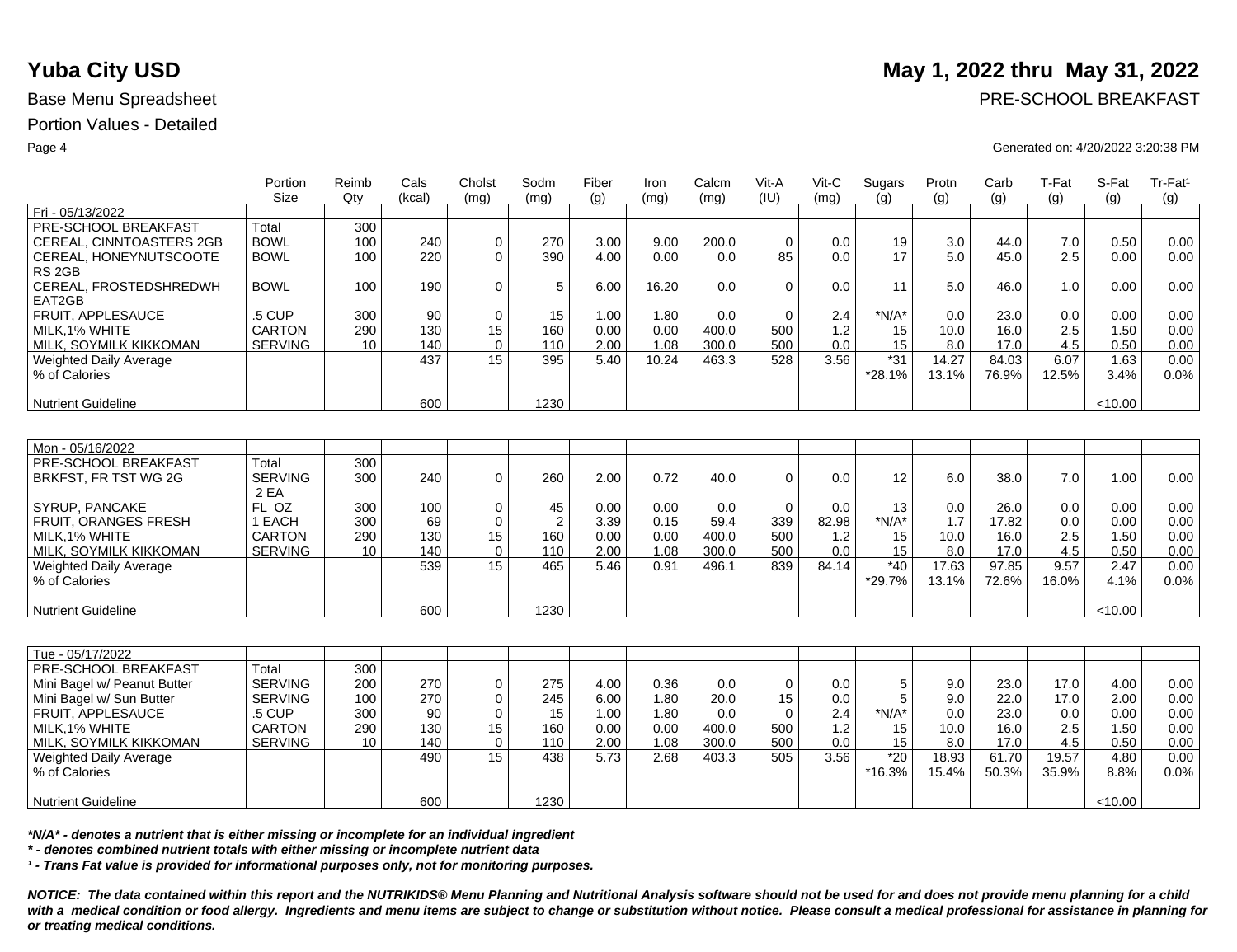|                            | Portion<br>Size | Reimb<br>Qtv | Cals<br>(kcal) | Cholst<br>(ma) | Sodm<br>(mq) | Fiber<br>(q) | Iron<br>(mq) | Calcm<br>(mq) | Vit-A<br>(IU) | $V$ it-C<br>(mq) | Sugars<br>(q) | Protn<br>(q) | Carb<br>(q) | T-Fat<br>(q) | S-Fat<br>(q) | $Tr-Fat1$<br>(q) |
|----------------------------|-----------------|--------------|----------------|----------------|--------------|--------------|--------------|---------------|---------------|------------------|---------------|--------------|-------------|--------------|--------------|------------------|
|                            |                 |              |                |                |              |              |              |               |               |                  |               |              |             |              |              |                  |
| Wed - 05/18/2022           |                 |              |                |                |              |              |              |               |               |                  |               |              |             |              |              |                  |
| PRE-SCHOOL BREAKFAST       | Total           | 300          |                |                |              |              |              |               |               |                  |               |              |             |              |              |                  |
| YOGURT PARFAIT, BLUEBERRI  | <b>SERVING</b>  | 300          | 324            | 3              | 177          | 4.00         | 1.80         | 120.0         | 800           | 3.6              | $*14$         | 4.5          | 53.8        | 11.55        | 7.30         | 0.00             |
| ES BWG                     |                 |              |                |                |              |              |              |               |               |                  |               |              |             |              |              |                  |
| FRUIT, BANANAS FRESH       | 1 EACH          | 300          | 105            | $\mathbf 0$    | $\mathbf 1$  | 3.07         | 0.31         | 5.9           | 76            | 10.27            | 14            | 1.29         | 26.95       | 0.39         | 0.13         | 0.00             |
| MILK.1% WHITE              | <b>CARTON</b>   | 290          | 130            | 15             | 160          | 0.00         | 0.00         | 400.0         | 500           | 1.2              | 15            | 10.0         | 16.0        | 2.5          | 1.50         | 0.00             |
| MILK, SOYMILK KIKKOMAN     | <b>SERVING</b>  | 10           | 140            | $\mathbf 0$    | 110          | 2.00         | 1.08         | 300.0         | 500           | 0.0              | 15            | 8.0          | 17.0        | 4.5          | 0.50         | 0.00             |
| Weighted Daily Average     |                 |              | 559            | 17             | 336          | 7.13         | 2.14         | 522.6         | 1376          | 15.03            | $*43$         | 15.72        | 96.78       | 14.50        | 8.90         | 0.00             |
| % of Calories              |                 |              |                |                |              |              |              |               |               |                  | $*31.1%$      | 11.2%        | 69.2%       | 23.3%        | 14.3%        | 0.0%             |
|                            |                 |              |                |                |              |              |              |               |               |                  |               |              |             |              |              |                  |
| <b>Nutrient Guideline</b>  |                 |              | 600            |                | 1230         |              |              |               |               |                  |               |              |             |              | < 10.00      |                  |
|                            |                 |              |                |                |              |              |              |               |               |                  |               |              |             |              |              |                  |
| Thu - 05/19/2022           |                 |              |                |                |              |              |              |               |               |                  |               |              |             |              |              |                  |
| PRE-SCHOOL BREAKFAST       | Total           | 300          |                |                |              |              |              |               |               |                  |               |              |             |              |              |                  |
| EGG, BACON, CHEESE BURRITO | <b>SERVING</b>  | 300          | 300            | 195            | 540          | 6.00         | 3.42         | 60.0          | 400           | 1.2              | $\Omega$      | 13.0         | 30.0        | 14.0         | 5.00         | 0.00             |
| <b>FRUIT, MIXED</b>        | #8 SCOOP        | 300          | 60             | $\Omega$       | 10           | 0.00         | 0.00         | 0.0           | 12            | 0.8              | $*N/A*$       | 0.0          | 17.0        | 0.0          | 0.00         | 0.00             |
| MILK.1% WHITE              | <b>CARTON</b>   | 290          | 130            | 15             | 160          | 0.00         | 0.00         | 400.0         | 500           | 1.2              | 15            | 10.0         | 16.0        | 2.5          | 1.50         | 0.00             |
| MILK, SOYMILK KIKKOMAN     | <b>SERVING</b>  | 10           | 140            | $\mathbf 0$    | 110          | 2.00         | 1.08         | 300.0         | 500           | 0.0              | 15            | 8.0          | 17.0        | 4.5          | 0.50         | 0.00             |
| Weighted Daily Average     |                 |              | 490            | 210            | 708          | 6.07         | 3.46         | 456.7         | 912           | 3.16             | $*15$         | 22.93        | 63.03       | 16.57        | 6.47         | 0.00             |
| % of Calories              |                 |              |                |                |              |              |              |               |               |                  | *12.2%        | 18.7%        | 51.4%       | 30.4%        | 11.9%        | $0.0\%$          |
|                            |                 |              |                |                |              |              |              |               |               |                  |               |              |             |              |              |                  |
| <b>Nutrient Guideline</b>  |                 |              | 600            |                | 1230         |              |              |               |               |                  |               |              |             |              | < 10.00      |                  |
|                            |                 |              |                |                |              |              |              |               |               |                  |               |              |             |              |              |                  |
| Fri - 05/20/2022           |                 |              |                |                |              |              |              |               |               |                  |               |              |             |              |              |                  |
| PRE-SCHOOL BREAKFAST       | Total           | 300          |                |                |              |              |              |               |               |                  |               |              |             |              |              |                  |
| CEREAL, CINNTOASTERS 2GB   | <b>BOWL</b>     | 100          | 240            | $\pmb{0}$      | 270          | 3.00         | 9.00         | 200.0         | $\mathbf 0$   | 0.0              | 19            | 3.0          | 44.0        | 7.0          | 0.50         | 0.00             |
| CEREAL, HONEYNUTSCOOTE     | <b>BOWL</b>     | 100          | 220            | $\Omega$       | 390          | 4.00         | 0.00         | 0.0           | 85            | 0.0              | 17            | 5.0          | 45.0        | 2.5          | 0.00         | 0.00             |
| RS <sub>2GB</sub>          |                 |              |                |                |              |              |              |               |               |                  |               |              |             |              |              |                  |
| CEREAL, FROSTEDSHREDWH     | <b>BOWL</b>     | 100          | 190            | $\mathbf 0$    | 5            | 6.00         | 16.20        | 0.0           | $\mathbf 0$   | 0.0              | 11            | 5.0          | 46.0        | 1.0          | 0.00         | 0.00             |
| EAT2GB                     |                 |              |                |                |              |              |              |               |               |                  |               |              |             |              |              |                  |
| FRUIT. APPLESAUCE          | .5 CUP          | 300          | 90             | $\mathbf 0$    | 15           | 1.00         | 1.80         | 0.0           | $\mathbf 0$   | 2.4              | $*N/A*$       | 0.0          | 23.0        | 0.0          | 0.00         | 0.00             |
| MILK.1% WHITE              | <b>CARTON</b>   | 290          | 130            | 15             | 160          | 0.00         | 0.00         | 400.0         | 500           | 1.2              | 15            | 10.0         | 16.0        | 2.5          | 1.50         | 0.00             |
| MILK, SOYMILK KIKKOMAN     | <b>SERVING</b>  | 10           | 140            | $\mathbf 0$    | 110          | 2.00         | 1.08         | 300.0         | 500           | 0.0              | 15            | 8.0          | 17.0        | 4.5          | 0.50         | 0.00             |
| Weighted Daily Average     |                 |              | 437            | 15             | 395          | 5.40         | 10.24        | 463.3         | 528           | 3.56             | $*31$         | 14.27        | 84.03       | 6.07         | 1.63         | 0.00             |
| % of Calories              |                 |              |                |                |              |              |              |               |               |                  | $*28.1%$      | 13.1%        | 76.9%       | 12.5%        | 3.4%         | 0.0%             |
|                            |                 |              |                |                |              |              |              |               |               |                  |               |              |             |              |              |                  |
| <b>Nutrient Guideline</b>  |                 |              | 600            |                | 1230         |              |              |               |               |                  |               |              |             |              | <10.00       |                  |

*\*N/A\* - denotes a nutrient that is either missing or incomplete for an individual ingredient*

*\* - denotes combined nutrient totals with either missing or incomplete nutrient data*

*¹ - Trans Fat value is provided for informational purposes only, not for monitoring purposes.*

*NOTICE: The data contained within this report and the NUTRIKIDS® Menu Planning and Nutritional Analysis software should not be used for and does not provide menu planning for a child*  with a medical condition or food allergy. Ingredients and menu items are subject to change or substitution without notice. Please consult a medical professional for assistance in planning for *or treating medical conditions.*

# **Yuba City USD** May 1, 2022 thru May 31, 2022

Base Menu Spreadsheet **PRE-SCHOOL BREAKFAST** 

Page 5 Generated on: 4/20/2022 3:20:38 PM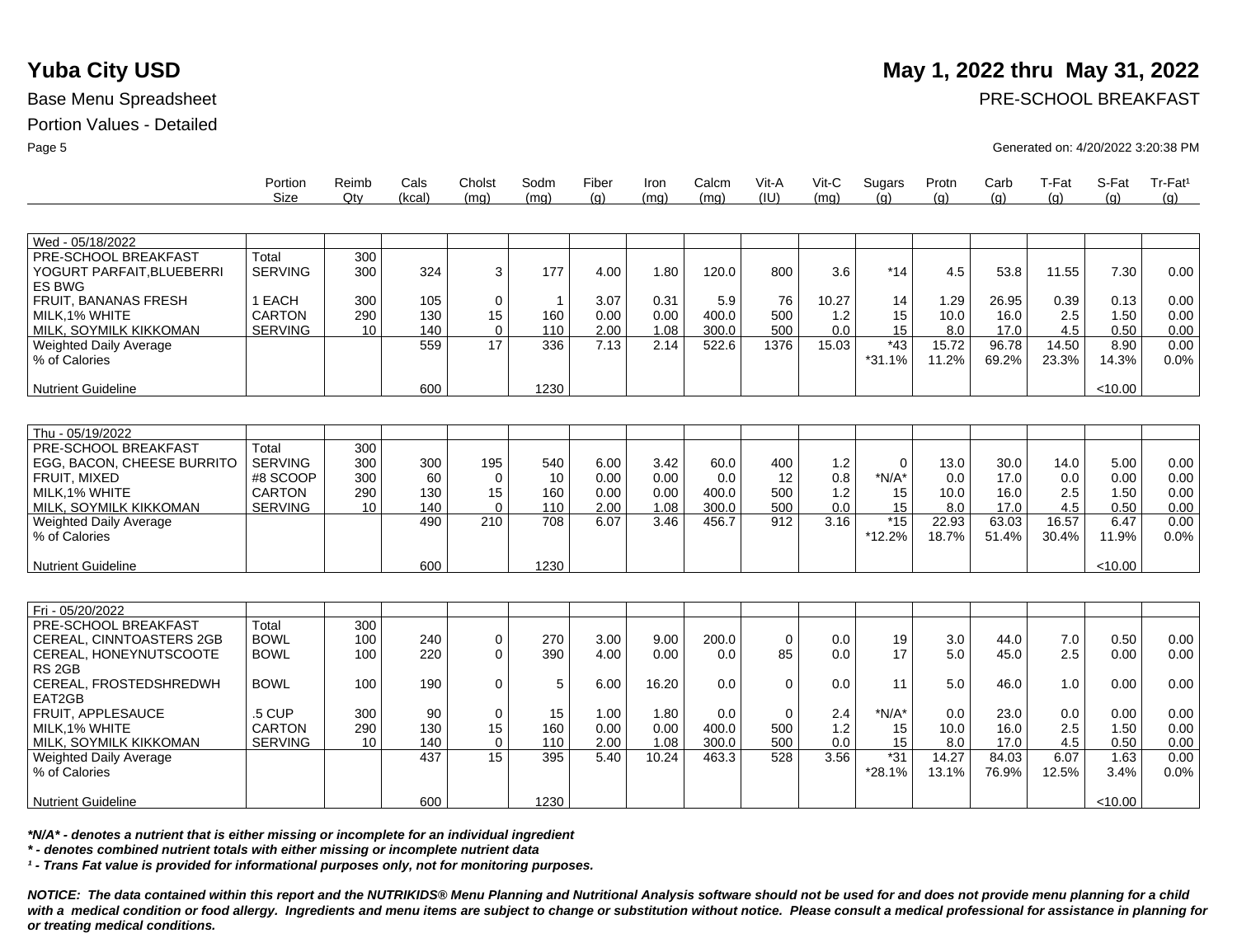|                                                | Portion<br>Size         | Reimb<br>Qtv | Cals<br>(kcal) | Cholst<br>(mq) | Sodm<br>(mq)   | Fiber<br>(q) | Iron<br>(mq) | Calcm<br>(mq) | Vit-A<br>(IU) | Vit-C<br>(mq) | Sugars<br>(a)   | Protn<br>(g)   | Carb<br>(g)    | T-Fat<br>(q)  | S-Fat<br>(q) | Tr-Fat <sup>1</sup><br>(q) |
|------------------------------------------------|-------------------------|--------------|----------------|----------------|----------------|--------------|--------------|---------------|---------------|---------------|-----------------|----------------|----------------|---------------|--------------|----------------------------|
|                                                |                         |              |                |                |                |              |              |               |               |               |                 |                |                |               |              |                            |
| Mon - 05/23/2022                               |                         |              |                |                |                |              |              |               |               |               |                 |                |                |               |              |                            |
| PRE-SCHOOL BREAKFAST                           | Total                   | 300          |                |                |                |              |              |               |               |               |                 |                |                |               |              |                            |
| <b>PANCAKES WW</b>                             | <b>SERVING</b><br>2 EA. | 300          | 156            | 26             | 325            | 2.03         | 0.81         | 40.6          | 67            | 0.0           | $*N/A*$         | 4.73           | 25.73          | 4.06          | 0.67         | 0.00                       |
| SYRUP, PANCAKE                                 | FL OZ                   | 300          | 100            | 0              | 45             | 0.00         | 0.00         | 0.0           | $\mathbf{0}$  | 0.0           | 13              | 0.0            | 26.0           | 0.0           | 0.00         | 0.00                       |
| FRUIT, ORANGES FRESH                           | 1 EACH                  | 300          | 69             | 0              | $\overline{2}$ | 3.39         | 0.15         | 59.4          | 339           | 82.98         | $*N/A*$         | 1.7            | 17.82          | 0.0           | 0.00         | 0.00                       |
| MILK.1% WHITE                                  | <b>CARTON</b>           | 290          | 130            | 15             | 160            | 0.00         | 0.00         | 400.0         | 500           | 1.2           | 15              | 10.0           | 16.0           | 2.5           | 1.50         | 0.00                       |
| MILK, SOYMILK KIKKOMAN                         | <b>SERVING</b>          | 10           | 140            | $\Omega$       | 110            | 2.00         | 1.08         | 300.0         | 500           | 0.0           | 15              | 8.0            | 17.0           | 4.5           | 0.50         | 0.00                       |
| <b>Weighted Daily Average</b><br>% of Calories |                         |              | 455            | 41             | 530            | 5.49         | 1.00         | 496.7         | 906           | 84.14         | $*28$<br>*24.6% | 16.36<br>14.4% | 85.58<br>75.2% | 6.63<br>13.1% | 2.14<br>4.2% | 0.00<br>0.0%               |
| <b>Nutrient Guideline</b>                      |                         |              | 600            |                | 1230           |              |              |               |               |               |                 |                |                |               | < 10.00      |                            |
|                                                |                         |              |                |                |                |              |              |               |               |               |                 |                |                |               |              |                            |
| Tue - 05/24/2022                               |                         |              |                |                |                |              |              |               |               |               |                 |                |                |               |              |                            |
| PRE-SCHOOL BREAKFAST                           | Total                   | 300          |                |                |                |              |              |               |               |               |                 |                |                |               |              |                            |
| PIZZA, BKFS BEEF 2.790Z WIL<br>D <sub>M</sub>  | <b>SLICE</b>            | 300          | 180            | 10             | 270            | 2.00         | 1.08         | 150.0         | 300           | 3.6           | 3               | 9.0            | 17.0           | 6.0           | 2.00         | 0.00                       |
| FRUIT. APPLESAUCE                              | .5 CUP                  | 300          | 90             | $\mathbf 0$    | 15             | 1.00         | 1.80         | 0.0           | $\Omega$      | 2.4           | $*N/A*$         | 0.0            | 23.0           | 0.0           | 0.00         | 0.00                       |
| MILK, 1% WHITE                                 | <b>CARTON</b>           | 290          | 130            | 15             | 160            | 0.00         | 0.00         | 400.0         | 500           | 1.2           | 15              | 10.0           | 16.0           | 2.5           | 1.50         | 0.00                       |
| MILK, SOYMILK KIKKOMAN                         | <b>SERVING</b>          | 10           | 140            | $\Omega$       | 110            | 2.00         | 1.08         | 300.0         | 500           | 0.0           | 15              | 8.0            | 17.0           | 4.5           | 0.50         | 0.00                       |
| <b>Weighted Daily Average</b>                  |                         |              | 400            | 25             | 443            | 3.07         | 2.92         | 546.7         | 800           | 7.16          | $*18$           | 18.93          | 56.03          | 8.57          | 3.47         | 0.00                       |
| % of Calories                                  |                         |              |                |                |                |              |              |               |               |               | *18.0%          | 18.9%          | 56.0%          | 19.3%         | 7.8%         | 0.0%                       |
| <b>Nutrient Guideline</b>                      |                         |              | 600            |                | 1230           |              |              |               |               |               |                 |                |                |               | < 10.00      |                            |
|                                                |                         |              |                |                |                |              |              |               |               |               |                 |                |                |               |              |                            |
| Wed - 05/25/2022                               |                         |              |                |                |                |              |              |               |               |               |                 |                |                |               |              |                            |
| PRE-SCHOOL BREAKFAST                           | Total                   | 300          |                |                |                |              |              |               |               |               |                 |                |                |               |              |                            |
| SMOOTHIE, BERRY PATCH 8OZ                      | 8 OZ                    | 300          | 265            | 3              | 167            | 2.50         | 2.11         | 122.9         | 858           | 41.92         | $*21$           | 4.5            | 53.64          | 4.25          | 1.00         | 0.00                       |
| <b>FRUIT, BANANAS FRESH</b>                    | 1 EACH                  | 300          | 105            | $\mathbf 0$    | $\overline{1}$ | 3.07         | 0.31         | 5.9           | 76            | 10.27         | 14              | 1.29           | 26.95          | 0.39          | 0.13         | 0.00                       |
| MILK, 1% WHITE                                 | CARTON                  | 290          | 130            | 15             | 160            | 0.00         | 0.00         | 400.0         | 500           | 1.2           | 15              | 10.0           | 16.0           | 2.5           | 1.50         | 0.00                       |
| MILK, SOYMILK KIKKOMAN                         | <b>SERVING</b>          | 10           | 140            | $\mathbf 0$    | 110            | 2.00         | 1.08         | 300.0         | 500           | 0.0           | 15              | 8.0            | 17.0           | 4.5           | 0.50         | 0.00                       |
| <b>Weighted Daily Average</b>                  |                         |              | 500            | 17             | 327            | 5.63         | 2.45         | 525.5         | 1434          | 53.34         | $*50$           | 15.72          | 96.62          | 7.20          | 2.60         | 0.00                       |
| % of Calories                                  |                         |              |                |                |                |              |              |               |               |               | *40.0%          | 12.6%          | 77.3%          | 13.0%         | 4.7%         | 0.0%                       |
| <b>Nutrient Guideline</b>                      |                         |              | 600            |                | 1230           |              |              |               |               |               |                 |                |                |               | < 10.00      |                            |

*\*N/A\* - denotes a nutrient that is either missing or incomplete for an individual ingredient*

*\* - denotes combined nutrient totals with either missing or incomplete nutrient data*

*¹ - Trans Fat value is provided for informational purposes only, not for monitoring purposes.*

*NOTICE: The data contained within this report and the NUTRIKIDS® Menu Planning and Nutritional Analysis software should not be used for and does not provide menu planning for a child*  with a medical condition or food allergy. Ingredients and menu items are subject to change or substitution without notice. Please consult a medical professional for assistance in planning for *or treating medical conditions.*

# **Yuba City USD** May 1, 2022 thru May 31, 2022

Base Menu Spreadsheet **PRE-SCHOOL BREAKFAST** 

Page 6 Generated on: 4/20/2022 3:20:38 PM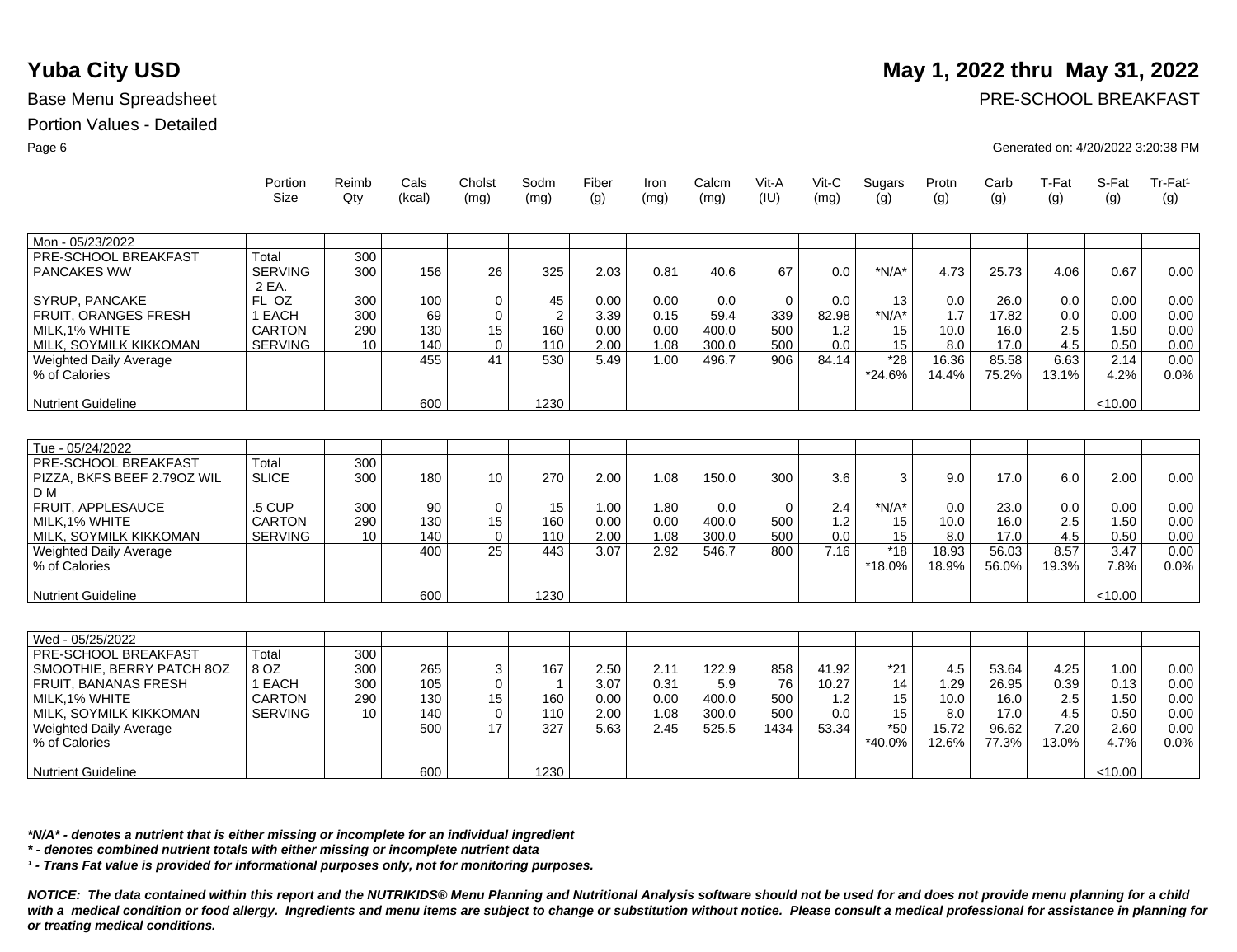|                               | Portion<br><b>Size</b> | Reimb<br>Qtv | Cals<br>(kcal) | Cholst<br>(mq) | Sodm<br>(mq) | Fiber<br>(g) | Iron<br>(mq) | Calcm<br>(mq) | Vit-A<br>(IU) | Vit-C<br>(mq) | Sugars<br>(q) | Protn<br>(g) | Carb<br>(g) | T-Fat<br>(q) | S-Fat<br>(g) | Tr-Fat <sup>1</sup><br>(g) |
|-------------------------------|------------------------|--------------|----------------|----------------|--------------|--------------|--------------|---------------|---------------|---------------|---------------|--------------|-------------|--------------|--------------|----------------------------|
| Thu - 05/26/2022              |                        |              |                |                |              |              |              |               |               |               |               |              |             |              |              |                            |
| PRE-SCHOOL BREAKFAST          | Total                  | 300          |                |                |              |              |              |               |               |               |               |              |             |              |              |                            |
| BRKFST, BAR BUTTERMILK 1.     | <b>BAR</b>             | 300          | 124            | $\overline{7}$ | 157          | 0.65         | 0.76         | 12.1          | 6             | 0.04          | $*N/A*$       | 1.45         | 26.25       | 1.43         | 0.46         | $*N/A*$                    |
| 25 OZ                         |                        |              |                |                |              |              |              |               |               |               |               |              |             |              |              |                            |
| FRUIT, MIXED                  | #8 SCOOP               | 300          | 60             | $\mathbf 0$    | 10           | 0.00         | 0.00         | 0.0           | 12            | 0.8           | $*N/A*$       | 0.0          | 17.0        | 0.0          | 0.00         | 0.00                       |
| MILK.1% WHITE                 | <b>CARTON</b>          | 290          | 130            | 15             | 160          | 0.00         | 0.00         | 400.0         | 500           | 1.2           | 15            | 10.0         | 16.0        | 2.5          | 1.50         | 0.00                       |
| MILK, SOYMILK KIKKOMAN        | <b>SERVING</b>         | 10           | 140            | $\Omega$       | 110          | 2.00         | 1.08         | 300.0         | 500           | 0.0           | 15            | 8.0          | 17.0        | 4.5          | 0.50         | 0.00                       |
| Weighted Daily Average        |                        |              | 314            | 21             | 325          | 0.71         | 0.79         | 408.8         | 518           | 2.00          | $*15$         | 11.38        | 59.29       | 4.00         | 1.93         | $*0.00$                    |
| % of Calories                 |                        |              |                |                |              |              |              |               |               |               | $*19.1%$      | 14.5%        | 75.5%       | 11.5%        | 5.5%         | $*0.0\%$                   |
|                               |                        |              |                |                |              |              |              |               |               |               |               |              |             |              |              |                            |
| <b>Nutrient Guideline</b>     |                        |              | 600            |                | 1230         |              |              |               |               |               |               |              |             |              | < 10.00      |                            |
|                               |                        |              |                |                |              |              |              |               |               |               |               |              |             |              |              |                            |
| Fri - 05/27/2022              |                        |              |                |                |              |              |              |               |               |               |               |              |             |              |              |                            |
| PRE-SCHOOL BREAKFAST          | Total                  | 300          |                |                |              |              |              |               |               |               |               |              |             |              |              |                            |
| CEREAL, CINNTOASTERS 2GB      | <b>BOWL</b>            | 100          | 240            | $\mathbf 0$    | 270          | 3.00         | 9.00         | 200.0         | $\mathbf 0$   | 0.0           | 19            | 3.0          | 44.0        | 7.0          | 0.50         | 0.00                       |
| CEREAL, HONEYNUTSCOOTE        | <b>BOWL</b>            | 100          | 220            | $\Omega$       | 390          | 4.00         | 0.00         | 0.0           | 85            | 0.0           | 17            | 5.0          | 45.0        | 2.5          | 0.00         | 0.00                       |
| RS <sub>2GB</sub>             |                        |              |                |                |              |              |              |               |               |               |               |              |             |              |              |                            |
| CEREAL, FROSTEDSHREDWH        | <b>BOWL</b>            | 100          | 190            | $\mathbf 0$    | 5            | 6.00         | 16.20        | 0.0           | $\Omega$      | 0.0           | 11            | 5.0          | 46.0        | 1.0          | 0.00         | 0.00                       |
| EAT2GB                        |                        |              |                |                |              |              |              |               |               |               |               |              |             |              |              |                            |
| FRUIT. APPLESAUCE             | .5 CUP                 | 300          | 90             | 0              | 15           | 1.00         | 1.80         | 0.0           | $\Omega$      | 2.4           | $*N/A*$       | 0.0          | 23.0        | 0.0          | 0.00         | 0.00                       |
| MILK, 1% WHITE                | <b>CARTON</b>          | 290          | 130            | 15             | 160          | 0.00         | 0.00         | 400.0         | 500           | 1.2           | 15            | 10.0         | 16.0        | 2.5          | 1.50         | 0.00                       |
| MILK, SOYMILK KIKKOMAN        | <b>SERVING</b>         | 10           | 140            | $\Omega$       | 110          | 2.00         | 1.08         | 300.0         | 500           | 0.0           | 15            | 8.0          | 17.0        | 4.5          | 0.50         | 0.00                       |
| Weighted Daily Average        |                        |              | 437            | 15             | 395          | 5.40         | 10.24        | 463.3         | 528           | 3.56          | $*31$         | 14.27        | 84.03       | 6.07         | 1.63         | 0.00                       |
| % of Calories                 |                        |              |                |                |              |              |              |               |               |               | *28.1%        | 13.1%        | 76.9%       | 12.5%        | 3.4%         | 0.0%                       |
|                               |                        |              |                |                |              |              |              |               |               |               |               |              |             |              |              |                            |
| <b>Nutrient Guideline</b>     |                        |              | 600            |                | 1230         |              |              |               |               |               |               |              |             |              | < 10.00      |                            |
|                               |                        |              |                |                |              |              |              |               |               |               |               |              |             |              |              |                            |
| Tue - 05/31/2022              |                        |              |                |                |              |              |              |               |               |               |               |              |             |              |              |                            |
| PRE-SCHOOL BREAKFAST          | Total                  | 300          |                |                |              |              |              |               |               |               |               |              |             |              |              |                            |
| Mini Bagel w/ Peanut Butter   | <b>SERVING</b>         | 200          | 270            | $\mathbf 0$    | 275          | 4.00         | 0.36         | 0.0           | $\mathbf 0$   | 0.0           | 5             | 9.0          | 23.0        | 17.0         | 4.00         | 0.00                       |
| Mini Bagel w/ Sun Butter      | <b>SERVING</b>         | 100          | 270            | $\pmb{0}$      | 245          | 6.00         | 1.80         | 20.0          | 15            | 0.0           | 5             | 9.0          | 22.0        | 17.0         | 2.00         | 0.00                       |
| FRUIT, APPLESAUCE             | .5 CUP                 | 300          | 90             | $\Omega$       | 15           | 1.00         | 1.80         | 0.0           | $\Omega$      | 2.4           | $*N/A*$       | 0.0          | 23.0        | 0.0          | 0.00         | 0.00                       |
| MILK.1% WHITE                 | <b>CARTON</b>          | 290          | 130            | 15             | 160          | 0.00         | 0.00         | 400.0         | 500           | 1.2           | 15            | 10.0         | 16.0        | 2.5          | 1.50         | 0.00                       |
| MILK, SOYMILK KIKKOMAN        | <b>SERVING</b>         | 10           | 140            | $\mathbf 0$    | 110          | 2.00         | 1.08         | 300.0         | 500           | 0.0           | 15            | 8.0          | 17.0        | 4.5          | 0.50         | 0.00                       |
| <b>Weighted Daily Average</b> |                        |              | 490            | 15             | 438          | 5.73         | 2.68         | 403.3         | 505           | 3.56          | $*20$         | 18.93        | 61.70       | 19.57        | 4.80         | 0.00                       |
| % of Calories                 |                        |              |                |                |              |              |              |               |               |               | $*16.3%$      | 15.4%        | 50.3%       | 35.9%        | 8.8%         | 0.0%                       |
| <b>Nutrient Guideline</b>     |                        |              | 600            |                | 1230         |              |              |               |               |               |               |              |             |              | < 10.00      |                            |
|                               |                        |              |                |                |              |              |              |               |               |               |               |              |             |              |              |                            |

*\*N/A\* - denotes a nutrient that is either missing or incomplete for an individual ingredient*

*\* - denotes combined nutrient totals with either missing or incomplete nutrient data*

*¹ - Trans Fat value is provided for informational purposes only, not for monitoring purposes.*

*NOTICE: The data contained within this report and the NUTRIKIDS® Menu Planning and Nutritional Analysis software should not be used for and does not provide menu planning for a child*  with a medical condition or food allergy. Ingredients and menu items are subject to change or substitution without notice. Please consult a medical professional for assistance in planning for *or treating medical conditions.*

# **Yuba City USD** May 1, 2022 thru May 31, 2022

Base Menu Spreadsheet **PRE-SCHOOL BREAKFAST** 

### Page 7 Generated on: 4/20/2022 3:20:38 PM